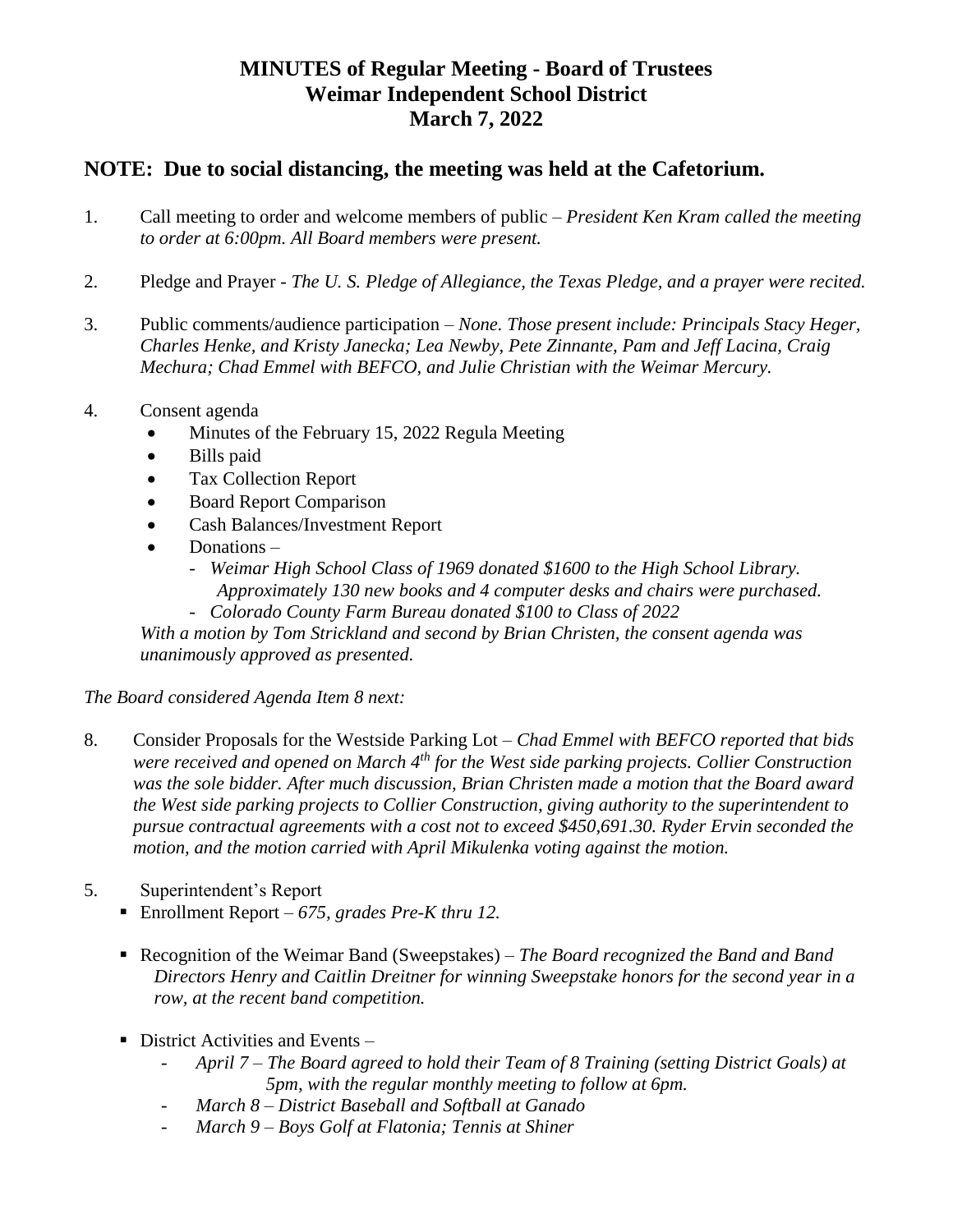- *March 10 – Weimar Baseball Tournament Begins; One Act Play, 2pm in Victoria; Elementary Track and Field Day*
- $\blacksquare$  Construction Update
	- *Football Field and Track are complete and open to public. Not open for competitions yet, pending signage and use of turf guidelines from Hellas*
	- Weight Room is open to students, but work continues on interior doors, floors and *hardware adjustments, as well as procedures to open facility to the public.*
	- *Reviewing potential plans for the Jr. High open areas and the removal of a portable building.*
	- *Ready for bleacher extension and press box. Also concession stands are being repainted.*
	- *Considering open air expansion to CATE building (ESSER funding)*
- Administrative Review of STAAR 2.0 and Preparations *The three principals reviewed proposed changes to STAAR 2.0 testing and suggestions on how each are preparing their teachers to be successful.*
- 6. Resolution Regarding Employee Pay During Closures *With a motion by April Mikulenka and second by Steve Williams, the Board unanimously approved a Resolution authorizing the continuation of wage payments to all employees for January 14, 2022 (school closed due to Covid/illness absenteeism) and February 4, 2022 (school closed due to winter weather ice storm).*
- 7. Consider the approval of Interlocal Participation Agreement with TASB Risk Management– *With a motion by Irma Rerich and second by Brian Christian, the Board unanimously approved the Interlocal Participation Agreement with TASB Risk Management as presented.*
- 9. Consider the Expansion of Surface Easement for the New Centerpoint/Woodway Meter Facilities *– Woodway Bluebonnet Pipeline, LLC has requested an expansion to the current surface lease easement, to allow them to double their facilities, which are located on WISD property. The Board agreed to discuss this item in closed session.*
- 10. Personnel (Administrative and Director Contracts)
- 11. Closed Session.
	- To deliberate the appointment, employment, evaluation, reassignment, duties, discipline, or dismissal of a public officer or employee (551.074).
	- Consultation with Attorney (551-071) *The Board entered into closed session 7:25pm*
- 12. Open Session Action Resulting from Closed Session. *The Board reconvened into open session at 9:41pm.*

*No action was taken on Item 9.*

*With a motion by Ryder Ervin and second by Irma Rerich, the Board unanimously approved the following Administrative and Director Term Contracts: 2022-2023 contract extended to 2023-2024:*